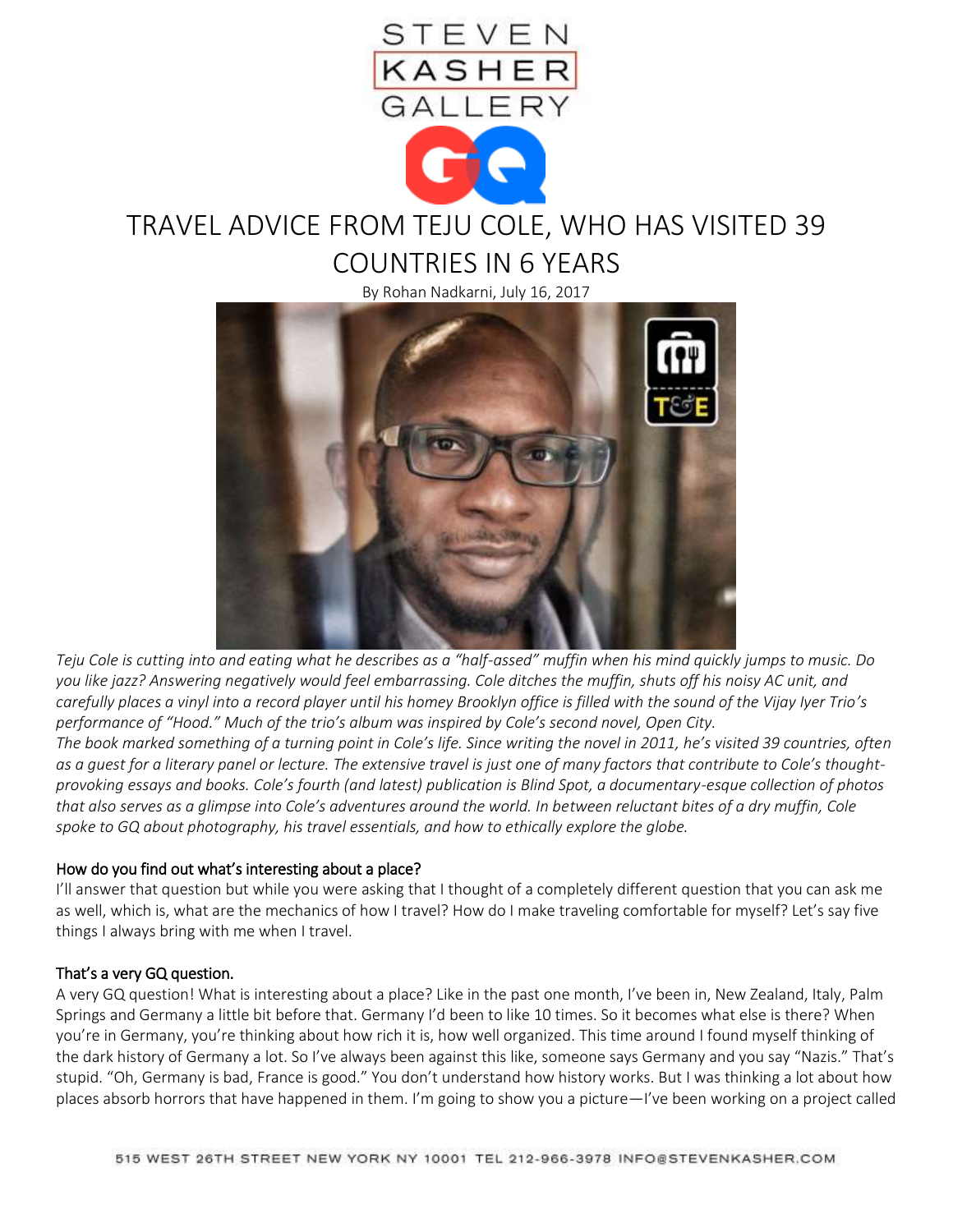

Black Paper, which is a kind of, a very visceral photographic response to the age of Trump. Exploring shadows and dark feelings. So while I'm doing that, I'm looking for opportunities to take surprising pictures. While out at a club one night in Germany, I saw a guy. They were trying to revive him. He had overdosed. And somebody shone a light, a cell phone on him. I was just sort of hanging back, and I took a picture kind of quietly. And when you look at the photo, it looks like theater.

So what's interesting about a place? It's about having your antennae up, and being ready. I have my notebook with me. I have my camera with me. Only after arriving from a place do I realize, "Ah, this was interesting." Very often it's after I come back. The camera becomes a way of seeing what's going on.

I guess the short answer to your question is, just to be alert. Be open to the possibilities. That's what makes a place interesting.

## If someone wants to experience travel through photography, or have an experience similar to yours, what's the key?

You know, you don't have to be a photographer. You don't have to be a writer. My advice to the traveler is, yes, it's easy to go and stay in a hotel and then step out of the hotel and go to the vibrant marketplace, go look at the natives. You're in France and you want to find someone with a berét or a rude waiter. You go the Louvre. You go to Vietnam and take pictures of Buddhist monks. But for me, ethical travel is about going there and actually having some kind of imagination about what life is like for people who live there.

What traveling in France, Nigeria or Vietnam all have in common is, normalcy is actually fairly continuous across the world. People our age have kids. They want their kids to do well in school and stop staring at their phone so much. It's the same in Kenya or Brazil. But if your only notion of Brazil is samba, sun, and soccer, and girls in bikinis, then you're actually missing out on what the Brazilian experience is. It's a modern, emerging economy, where people are trying to make a life. It can be as simple as a conversation with your cab driver. What does he think of ongoing politics? How much does he make? At some point he'll tell you why his country is completely fucked up. He'll also tell you why his country is the greatest. So try to travel with a sympathy with what life is like for others.

## Okay, let's get back to your question. If someone wants to travel like Teju Cole, what should they bring with them?

In practical terms, I travel so much, I just need to be comfortable. I like to take a beanie, in case my head gets cold. I like to have a pair of shoes that can work if I'm doing an event. So you need nice kicks. But also shoes I can take long walks in. And easy to take off for security, so there's no wasted moves. I'm wearing these right now, slip-ons from Armani jeans. I also like to dress well on a flight, simply because, you know, it's traveling while black, right? If you have a jacket on, a pocket square, like people actually treat you nicer. It's funny.

I don't use noise canceling headphones, what's important to me is audio quality. I travel with a Senheiser Momentum 2. And it's the best audio quality of my life, so it's very precious to me.

And an iPhone 6, because the 7 does not have an audio jack, and I live by my music. I used to take a lot of pictures with the 6, but now I travel with a Fujifilm X70 digital camera. Very compact. It's a workhorse, and half the size of my Fujifilm X-Pro 1. This is with me all the time—bars, clubs, or meetings.

## What are some of your favorite places in the world?

New Zealand and Switzerland for nature. I grew up in a hot, flat, crowded, coastal city, and it turns out I love mountains. And Brazil, for culture. I love Sao Paolo. It was amazing to be there. Sao Paolo I've been twice. Switzerland many times. New Zealand twice, and I'd like to go back. Repeated visits because things have really struck me there. Sao Paolo's visual art, music, the language, people, food. If I had to pick three places I'd like to see again, Sao Paolo, Basil, Switzerland and Auckland.